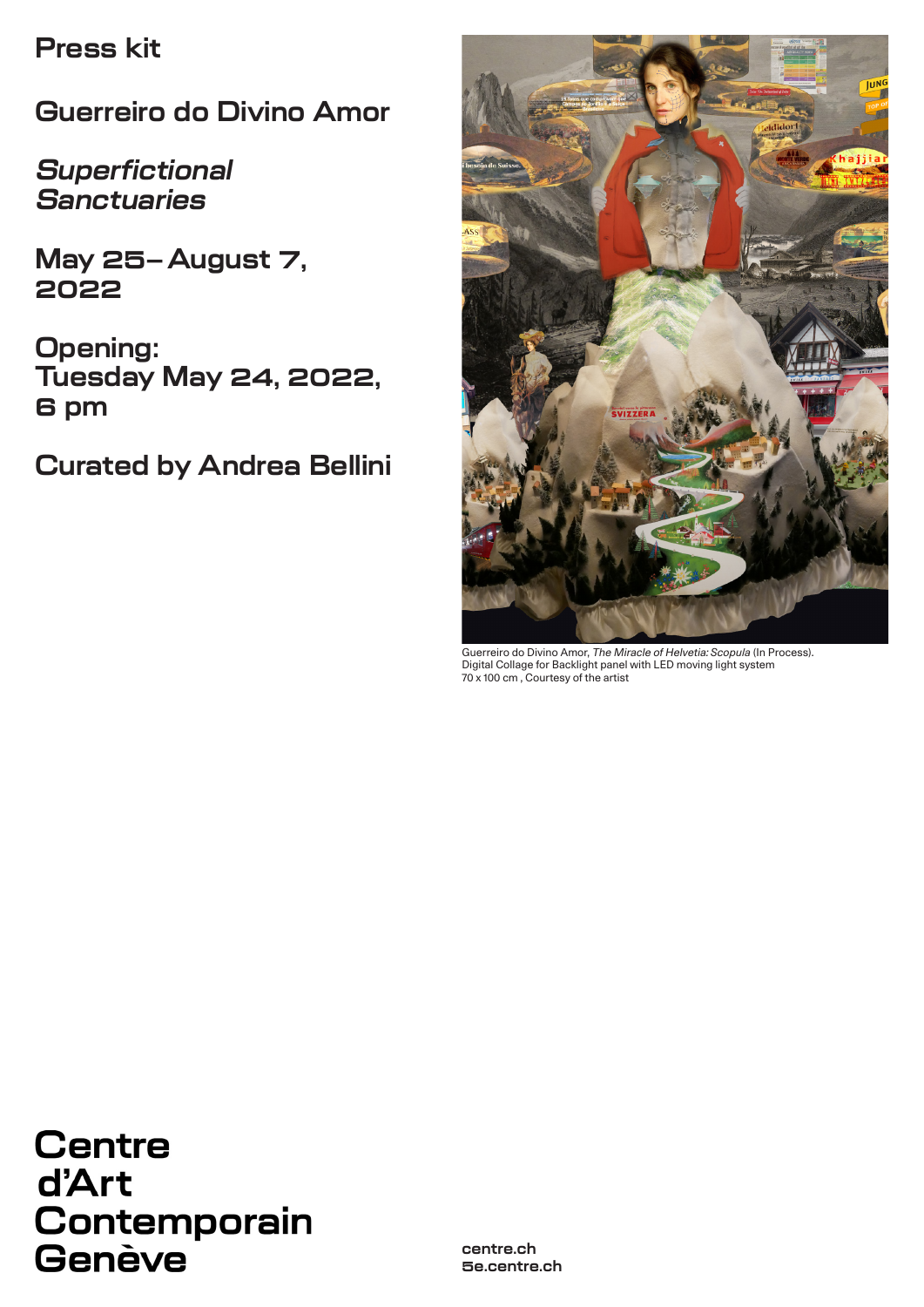# **Guerreiro do Divino Amor**

# **Superfictional Sanctuaries**

# **25/5–7/8/2022**

The Centre d'Art Contemporain Genève is pleased to present Superfictional Sanctuaries, the first retrospective of Swiss-Brazilian artist, Guerreiro do Divino Amor.

The exhibition premieres The Miracle of Helvetia, a work commissioned by the Centre d'Art Contemporain Genève with the support of the Embassy of Foreign Artists and DAAD. As the sixth and latest chapter of the artist's ongoing research project, Superfictions, The Miracle of Helvetia explores what makes up the Swiss collective imagination and national identity.

The Superfictions saga began in Brussels in 2005 aiming to create a "Superfictional World Atlas". The research process typically starts in the territory which will become the artist's subject. Guerreiro do Divino Amor combines his own experience with digital archaeology, excavating and reappropriating institutional corporative iconographies and narratives. His Superfictions therefore materialize into films, publications, backlit animated panels, installations and performative conferences. The science fiction aesthetics is a way to shed light on reality and its inner workings.

Six chapters have already been produced by the artist, from Brussels to Rio de Janeiro, all of them being interrelated. At the same time obsessive, grandiose and ironic, these fictional portraits include different perspectives that grasp the historical, social, media-related political and religious identity of a territory. By calling upon collective imagination, the artist reveals the impact that fictions of various kinds have on the development of civilization and how a collective understanding of nations and cities is created.

At the Centre d'Art Contemporain Genève, Guerreiro do Divino Amor presents for the first time all existing Superfictions, turning the institution into a superfictional sanctuary. Moving image works are presented within installations including large-scale backlit panels and sculptures. The Miracle of Helvetia is the central work of the exhibition, taking up three rooms in an immersive temple-like construction.

*Superfictional Sanctuaries* is curated by Andrea Bellini and benefits from the support of the Loterie Romande, Embassy of Foreign Artists and DAAD. A publication has been produced for the occasion with the support of DAAD Artists in Berlin program with funds from the German Federal Foreign Office.

#### **Annual partners**





**Exhibition partners**









**Images are available on the following link: https://bit.ly/Guerreiro2022**

**For further information, please contact our press office: presse@centre.ch +41 22 329 18 42**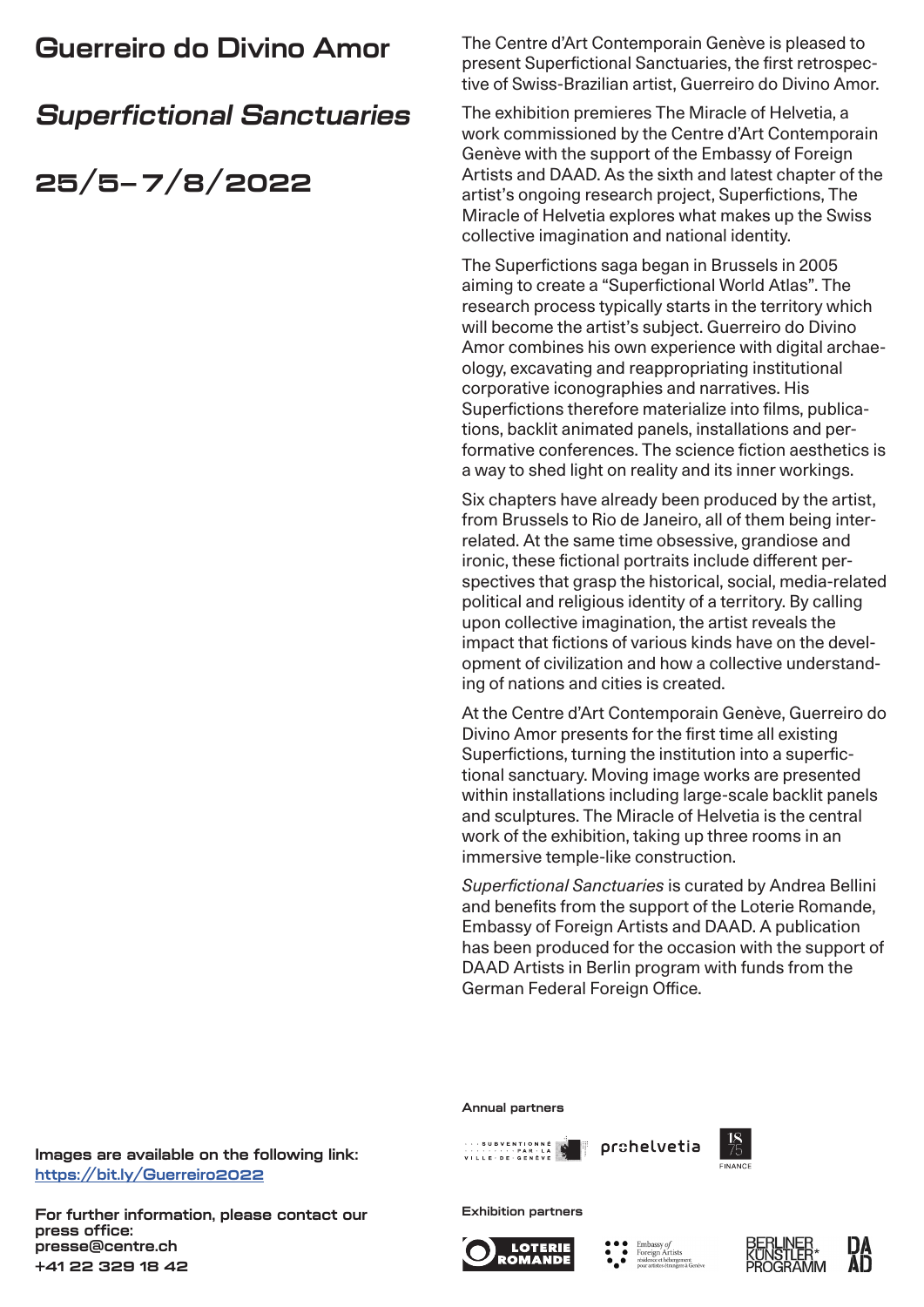# **Map of the exhibition**



- **1. Le Miracle d'Helvetia**
- **2. SuperRio Superfictions**
- **3. Superempire vs. Supergalaxies**
- **4. Expanded Metropolitan Supercomplex**
- **5. The Crystallization of Brasília**
- **6. The Mineral World**
- **7. Sphynx**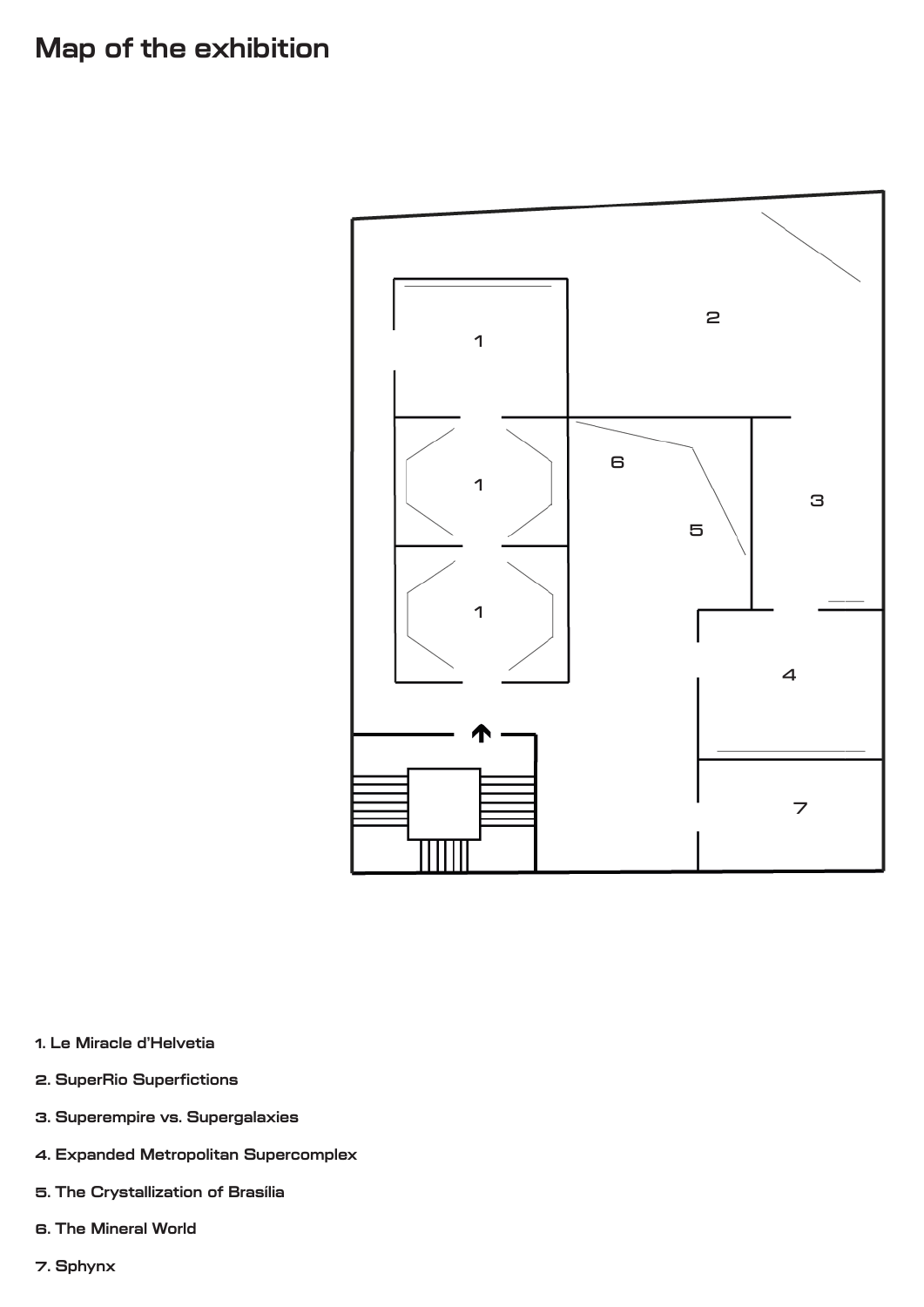# **The Miracle of Helvetia**

*The Miracle of Helvetia* explores the historical, religious, political, symbolic, mediatic, and legal dimensions that form Switzerland. These elements contribute to the superfictional narrative of an ideal of wealth and perfection: a Helvetic Olympus, at the center of which lies the two-faced, round fountain of Helvetia. As both mother and personification of the country, she oversees all aspects of her superfictional Olympus (infrastructure, food, finance, culture, cohesion, moral stature, and spiritual defense) to guarantee her superiority over the rest of the world. She is surrounded by her daughters, a pantheon of thirteen goddesses who ensure that the system works properly. They represent the different contemporary values of the collective Swiss unconscious that arise from its multiple geographical zones and geopolitical influences.

A sociological field study, along with an interpretation and analysis of symbols in the public space and the media led to the compilation of an iconographic and historical inventory at the federal, cantonal, and municipal levels. This study also looked at the image of Switzerland in the rest of the world, its circulation in the media, and the rumors to which it gives rise.

The result is a film and an immersive set design that takes the shape of a temple dedicated to this Helvetic cosmogony and which is inspired by the dioramas of alpine landscapes found in natural history museums. The temple contains oratories and backlit panels that narrate the life and powers of each goddess.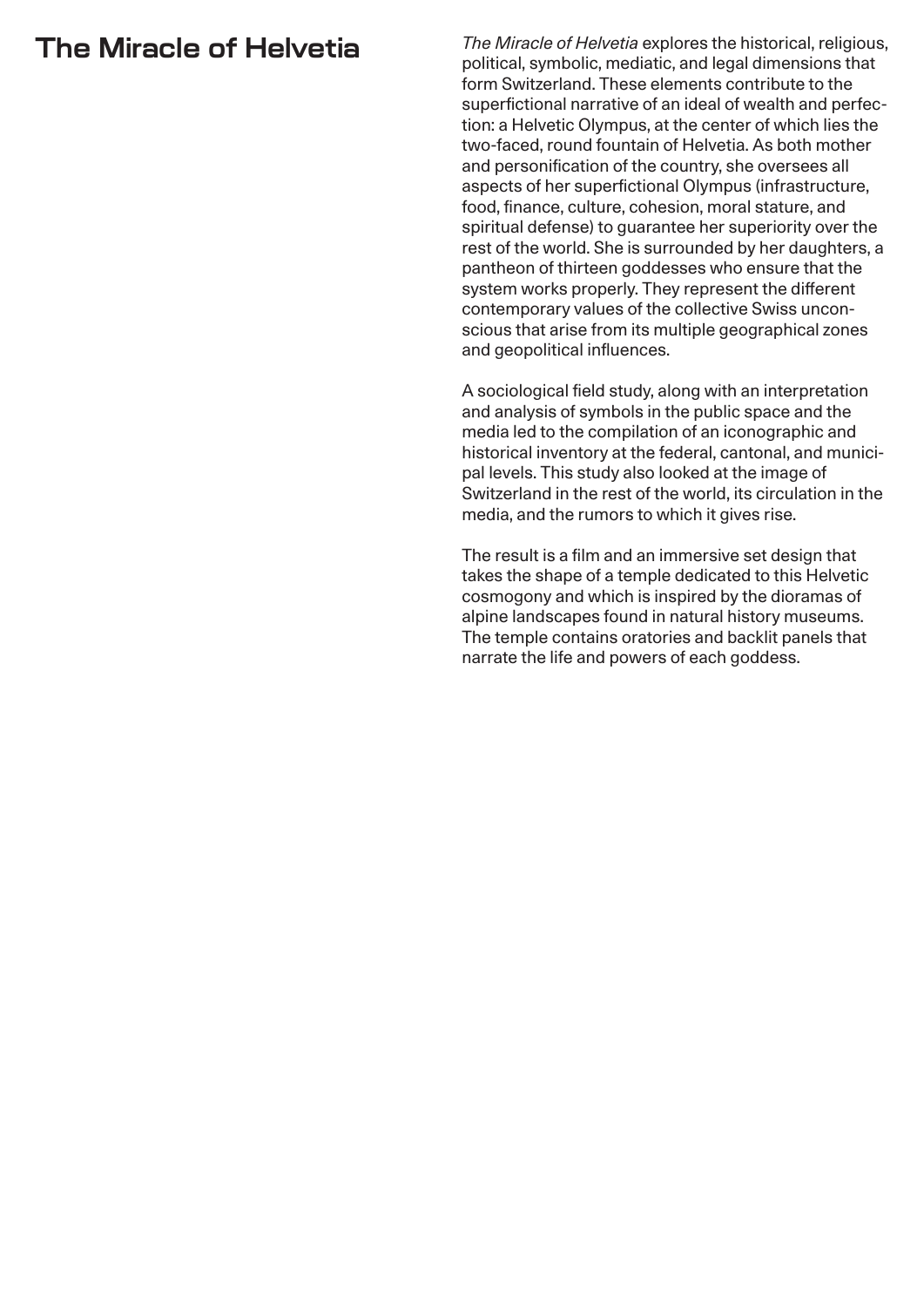# **SuperRio Superfictions**

Starting with the second chapter of his *Superfictional World Atlas*, Guerreiro do Divino Amor elaborates his notion of *Superfiction* with the creation of *SuperRio*, a double of Rio de Janeiro. Envisioned as an ecosystem of the various *Superfictions* that make up the city and its image, *SuperRio* lies on top of *InfraRio*, the substrate of superslavery that governs society and human relations at the unconscious level.

This chapter was developed between 2005 and 2016, the years of a superfictional apotheosis and a frantic real estate speculation around the 2014 Soccer World Cup and the 2016 Olympic Games. It highlights the massive influence of mediatic fictions on Rio de Janeiro's collective imagination, especially in the form of televised soap operas and crime shows. The *supermedia* plays a fundamental role in the workings of *SuperRio*; it allows for the projection, configuration, and multiplication of the *Superfictions*, like so many layers that ultimately blur our perception of reality.

In *SuperRio*, Guerreiro do Divino Amor appropriates images from tourism films with which the city promotes and projects itself, as well as from his own kaleidoscopic collection of memories that blend various facets of Rio, from the decadent bourgeoisie of Copacabana to the Neo-Pentecostal pastors who preach in the city's outlying areas.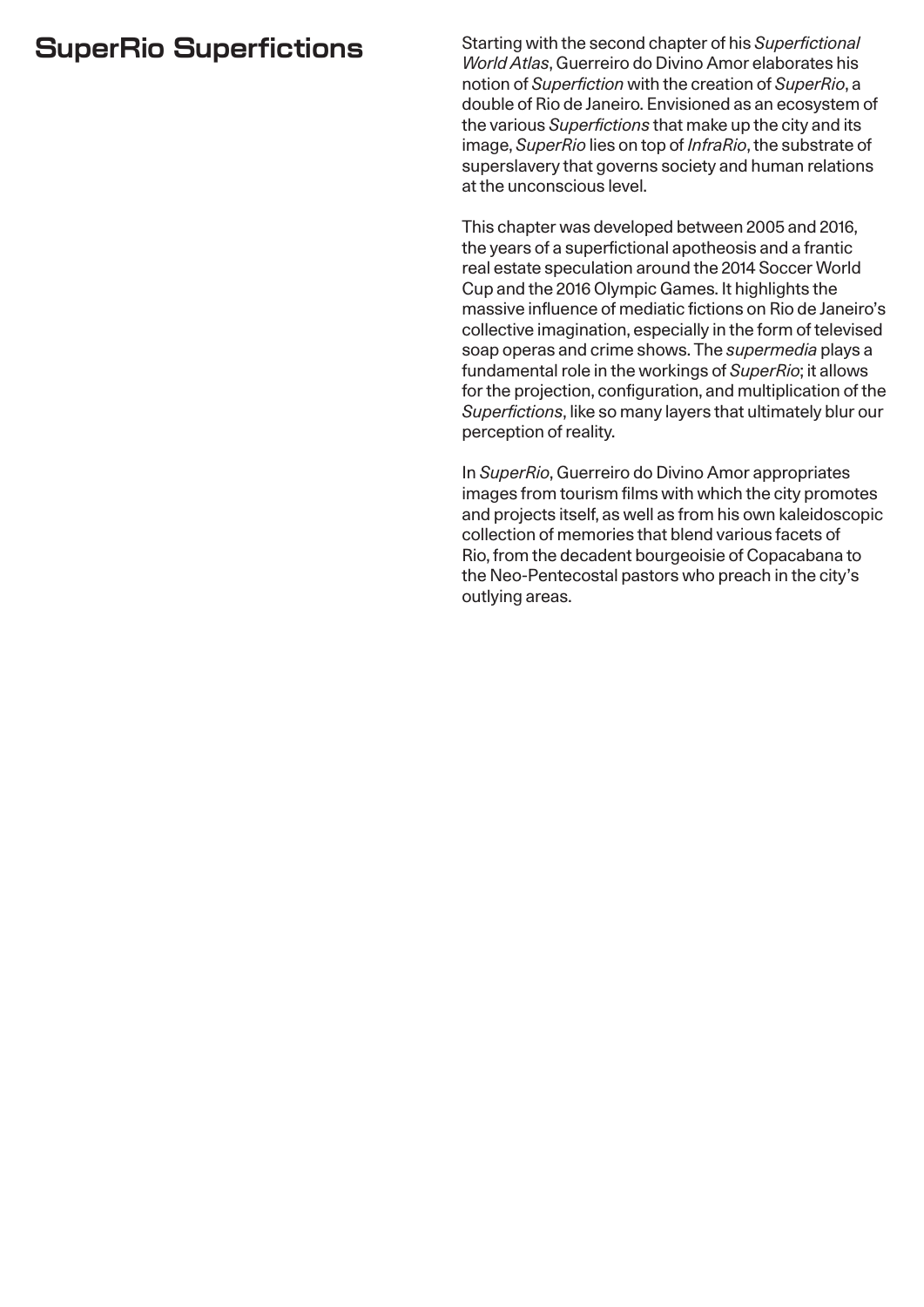#### **Superempire vs. Supergalaxies**

The first chapter and prototype of the *Superfictional World Atlas* was completed in 2005, when Guerreiro do Divino Amor was a student in Brussels.

*The Battle of Brussels* emulates the aesthetic of tabloids to recount the war between two opposite civilizations, the Empire and the Galaxy, struggling for control over the city of Brussels. Each civilization has its own moral and aesthetic values, weapons, strategies, and means of communication, which the artist depicts both analytically and satirically.

The rational and mathematical Empire is a society governed impassively by trade, whereas the Galaxies represent all other models of civilization, past, present, and future. The city of Brussels thus becomes the theater of war in which the very notion of civilization is called into question. The work reveals the schemes and the discursive power of a bellicose marketing that helps conquer the city and subdue the minds of its inhabitants.

This war of civilizations runs through all chapters of the Atlas, thus spreading across the globe in a number of configurations. In *SuperRio*, the battle rages during the organization of the Olympic Games, because such *superevents* are opportunities for the Superempire to acquire new territory. In São Paulo (*Supercomplex*), this takes the form of a rainstorm of *superspeculative* diamonds. In the *Superfictional War (Guerre Superfictionnelle)*, we can see the beginnings of a conflict between Switzerland and Amazonia, respective bastions of the Superempire and of the Supergalaxies.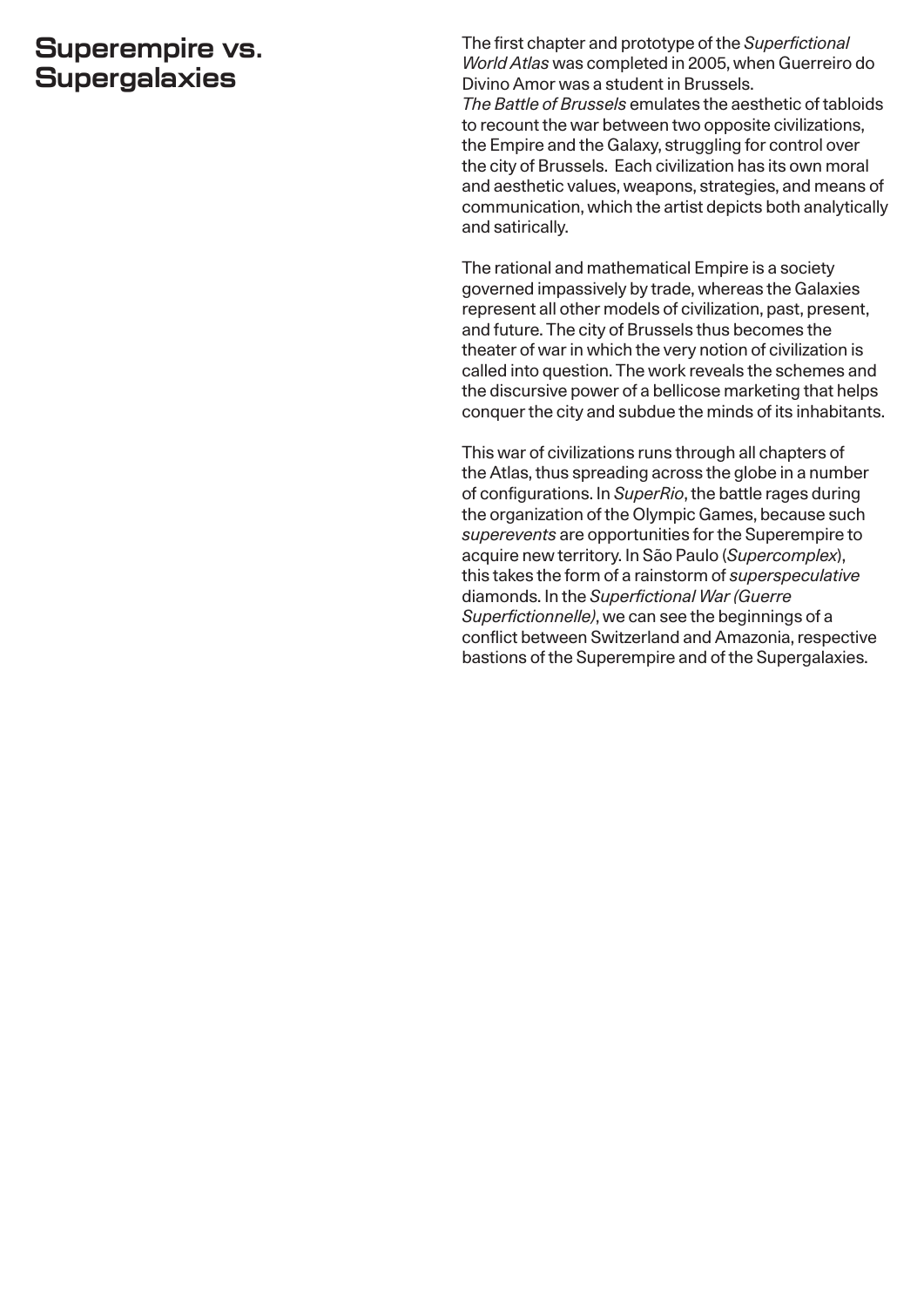## **Expanded Metropolitan Supercomplex**

In the third chapter, *Expanded Metropolitan Supercomplex*, the megalopolis of São Paulo, the self-proclaimed "locomotive of Brazil," is depicted as a voracious machine operating at full capacity. The landscape is dotted with enormous conduits and supervortices that connect various superfictional magnetic poles to one another.

In the heart of the machine sit two totemic figures who represent the notions of hereditary power and supermeritocracy: media magnate Silvio Santos, archetype of the self-made man, and João Doria, wealthy heir, founder of the magazine *Caviar Lifestyle*, and governor of the state of São Paulo. The theology of prosperity of the Neo-Pentecostal churches and the superproductivist media controlled by the superfamilies grease the gears of this concrete machine-jungle. Power dynamics thus obey a meritocratic, careerist system in which money is the ultimate yardstick of one's success.

During the 20th century, the *supercomplex* machine of São Paulo experienced rapid growth, a narrative that is recounted here in the form of a superfictional allegorical saga of *supereuropean superimmigrants*, coffee *superbarons*, and *superchristianized* indigenous populations. The *superslavery* workforce, source of the prosperity of this symbolic and physical simulacrum of a *superpale* Europe, is totally eclipsed by this egregore.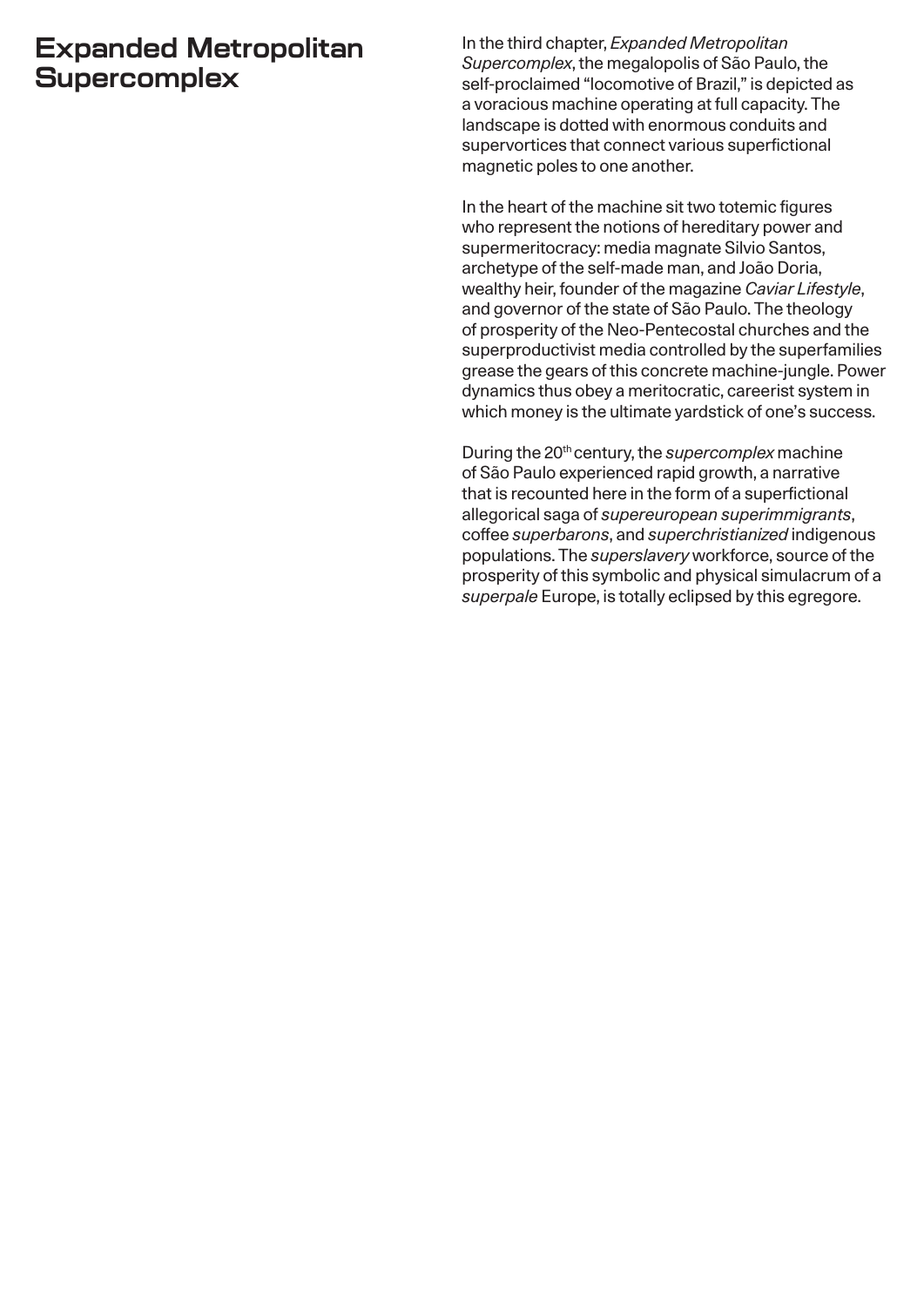# **The Mineral World**

Presented alongside the *Crystallization of Brasília* in the mineral mausoleum, *The Mineral World* is an allegorical portrait of the state of Minas Gerais, situated between those of Rio de Janeiro, São Paulo, and Bahia. It was the extractivist epicenter of gold mining during the colonial period, and is now that of iron mining, a predatory industry that lies at the root of enormous environmental crimes. Minas Gerais is also home to the apogee of Baroque Art in Brazil. In the collective imagination, fed by countless soap operas, it embodies an innocent, romantic rural way of life, an art of living that revolves around good food and pure candor, all of which form the basis for a flourishing tourism industry.

The film explores this saccharin view of Brazil's colonial, proslavery past, in which the various ethnicities, *superdevelopment*, and *supertradition* all live together in perfect harmony in the state of Minas Gerais. In this "mineral world," history has been whitewashed and the *superslavery* past has been transformed into a fairy tale. A mineral balm and superromantic rays transform the landscape into valleys of supercrystalized sugar, through which flow rivers brimming with mineral milk. As a laboratory of Brazil's own modernity, the "mineral world" was also the site of the urban experiments conducted by the architect Oscar Niemeyer and then-President Juscelino Kubitschek, which crystallized into the construction of Brasília.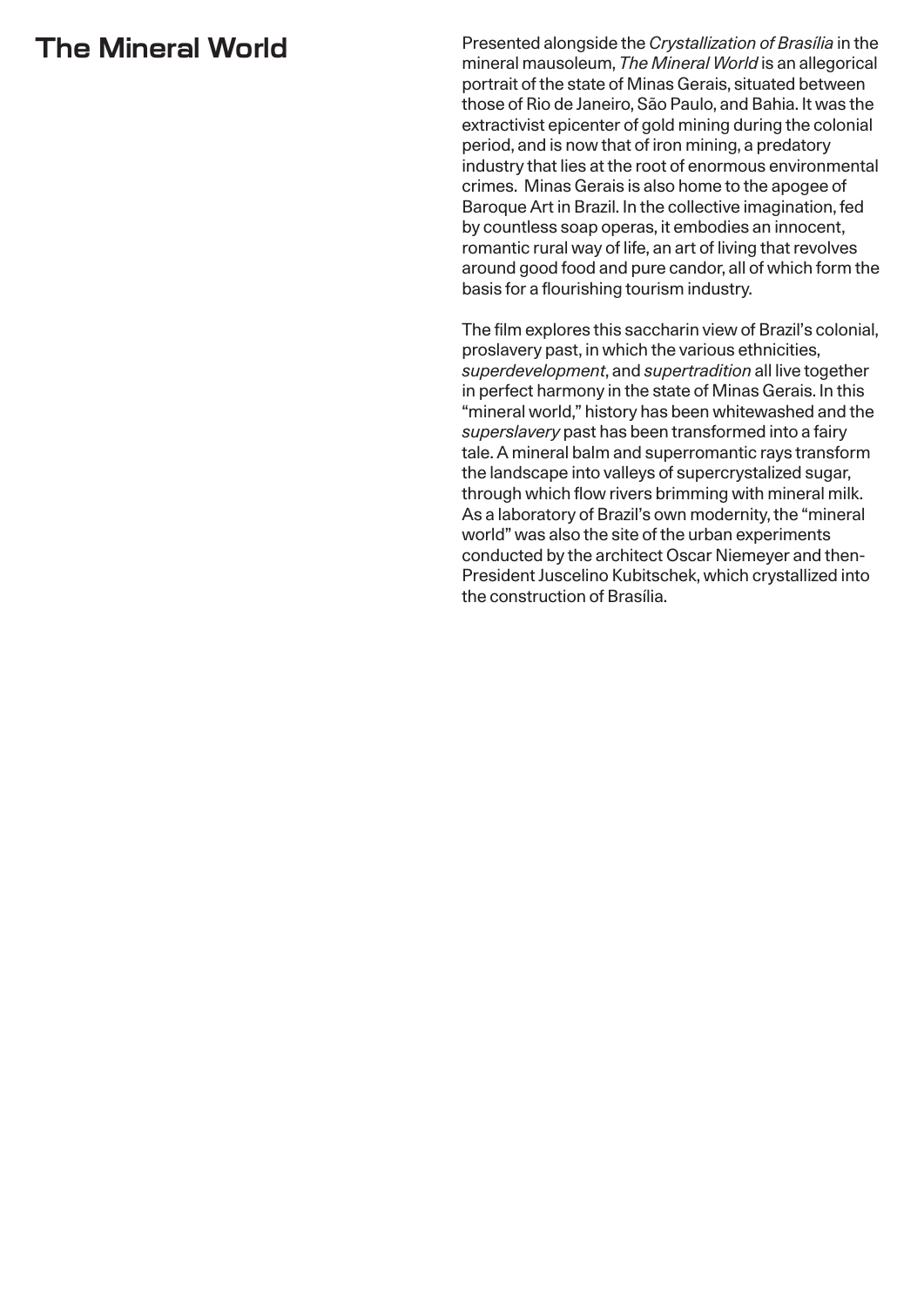## **The Crystallization of Brasília**

Chapter four of the *Superfictional World Atlas* uses the construction of Brasília to explore the *superfiction* of the perpetual conquest of territory as a "civilizing" mission. The film consists of three acts punctuated by the syrupy voices of bossa nova icons Vinícius de Moraes and Tom Jobim from their *Symphony of the Dawn*, a piece commissioned by then-President Kubitchek to commemorate the construction of the new capital city.

Brasília's creation in the 1960s was inspired by an ideal of progress and an unbridled development which, under the guise of modernism, crystallize social and spatial structures inherited from the country's colonial, proslavery past. The city proclaims itself as the symbol of a new era in the tradition of Ancient Rome, or as a Hollywood version of an ancient and *superpale* Egypt, whose resonant symbols are scattered throughout the urban space. The primordial *superfiction* of this *supernation* is the *supervoid* (the erasure of any life existing outside the positivist colonial narrative), which stands in opposition to the collage aesthetic that structures the film's narration. This background for the harsh criticisms is embodied by the presenter, Sallisa Rosa, whose Goianian accent, indigenous origins, and hot pink dress stick out like a sore thumb in the hallways of the Brazilian parliament building.

The capital is frequently rocked by the eruptions of a bleach volcano, metaphor of the uniformization of people's identities. As an endless repetition of the gesture of conquest, the forces of mystical rationalism set the city's ideas and structures in stone, thus bequeathing a future to the capital that resembles a petrified past: a mausoleum inspired by the ideals of *superdevelopment* and extractivism. The last act was filmed as President Jair Bolsonaro rose to power (2018-2019). It describes how his election exalts a transfigured *supercolonialism* that takes the form of a messianic zeal for reconquest, in which neoliberalism and religious fundamentalism have fused together to an unprecedented, extreme degree.